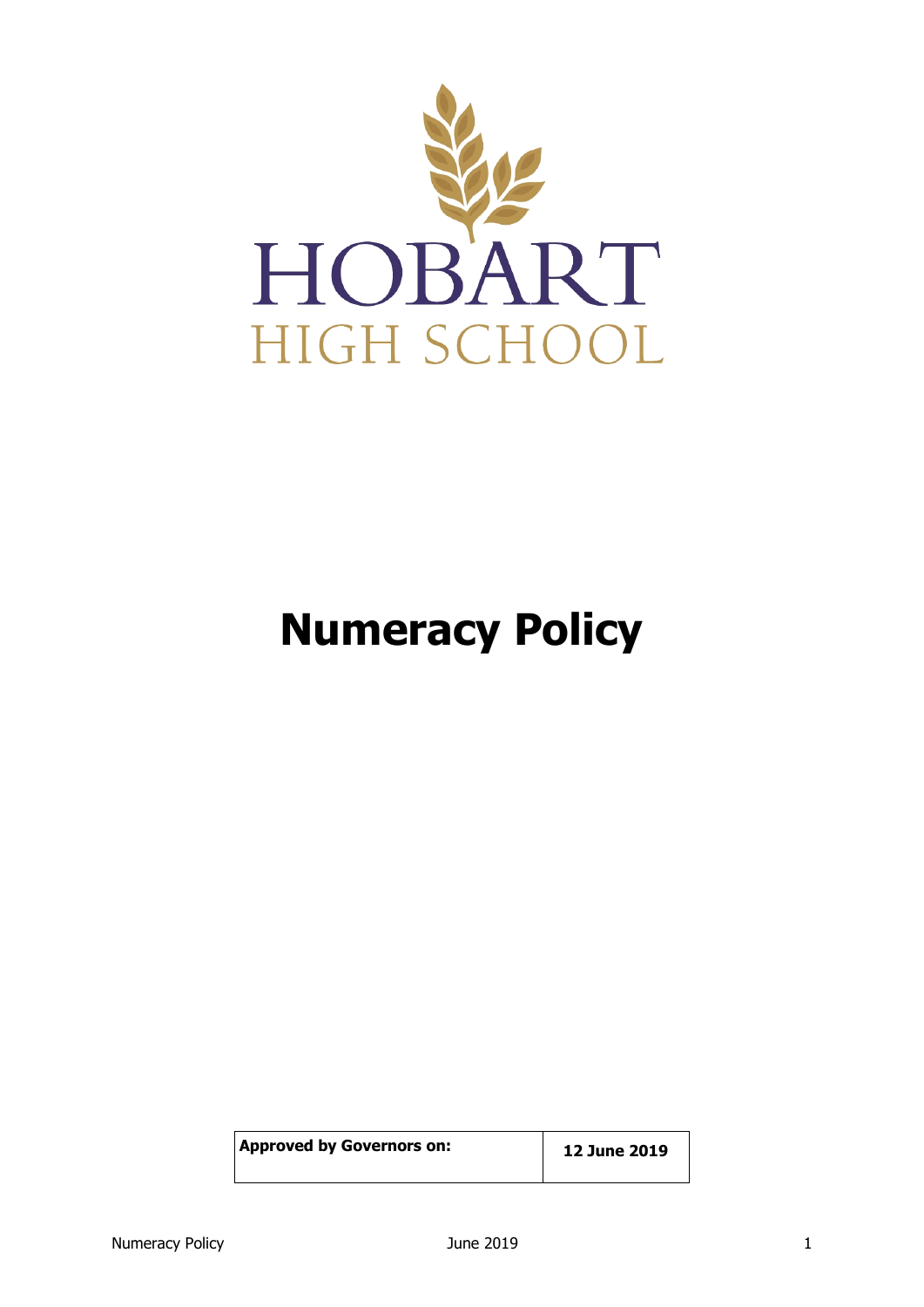### **AIMS**

The teaching of numeracy is the responsibility of all staff and our primary aim is to ensure all students leave school with the ability to cope with the numerical demands of everyday life. To support this all teachers should, when appropriate, provide students with the opportunity to:

- Handle number and measurement competently; mentally, orally and in writing.
- Use calculators accurately and appropriately.
- Interpret and use numerical and statistical data represented in a variety of forms.
- To support the maths department in their teaching staff are asked to:
- Encourage students to show a method, rather than the answer only.
- Use estimation as a method for checking answers
- Highlight the importance of making mistakes to aid the learning process

#### **Maths Department**

The maths department strives to keep update with the mathematical techniques required in other subjects and will provide assistance and advice to other departments so that a correct and consistent approach is used; highlighting the potential difficulties likely to be experienced in various age and ability groups. The department aims to equip students with the necessary numeracy skills by the time they are needed in other subjects through a regular review of their SoW. Every effort is made during maths lessons to draw on the interests and experiences pupils have, this include the work done in other subject areas.

#### **Subject Teachers**

All teachers should ensure that they are familiar with the correct mathematical language, notation and techniques (see appendix for the school's calculation policy), relating to their own subject, and encourage students to use these correctly.

Numeracy should be embraced when lesson planning and when in conversation with pupils. The following table highlights when numeracy can be used in each subject area.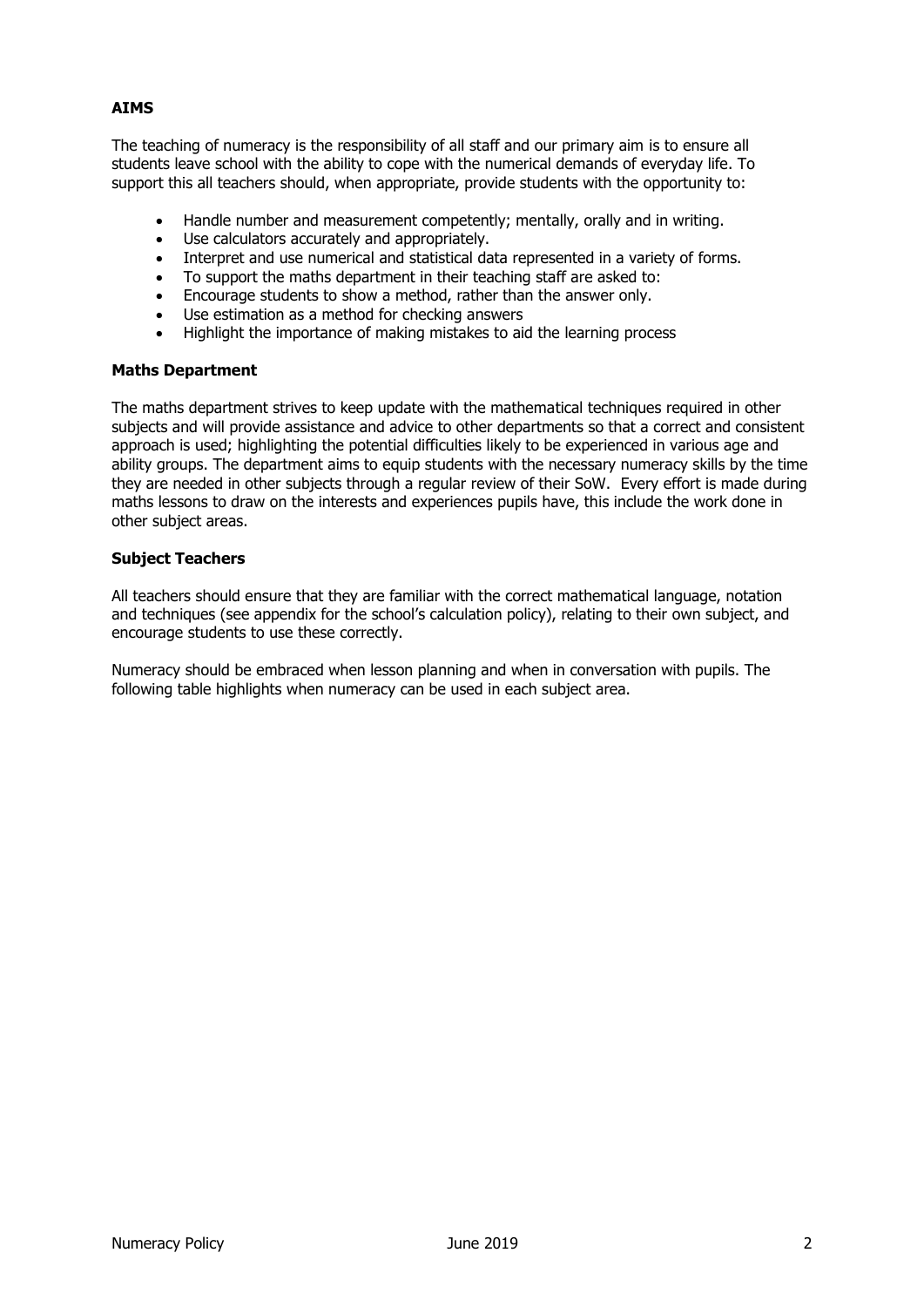# **Cross Curricular Opportunities:**

| <b>Subject</b>    | <b>Opportunities</b>                                                                                                                                                                               |
|-------------------|----------------------------------------------------------------------------------------------------------------------------------------------------------------------------------------------------|
| <b>Art</b>        | Transformations inc. tessellations (Escher), reflective and rotational sym-<br>metry, scale drawing, geometric shapes in art (Kandinsky, Mondrian), 2D and<br>3D modelling, ratios and proportion. |
| <b>English</b>    | Frequency of words (Shakespeare vs. Bacon), interpretation of graphs and<br>charts in media.                                                                                                       |
| Geography         | Measures, coordinates, scales, converting units, graphs and charts.                                                                                                                                |
| <b>History</b>    | Timelines dates, interpreting statistics, history of maths.                                                                                                                                        |
| <b>ICT</b>        | Spreadsheets and the use of formulae, databases, flowcharts, charts and<br>graphs.                                                                                                                 |
| <b>MFL</b>        | Money, time, reading numerical signs and information.                                                                                                                                              |
| <b>Music</b>      | Counting, rhythm, scales, intervals, patterns and symbols.                                                                                                                                         |
| P.E               | Units, measuring, recording, calculations including distance, speed and time,<br>accuracy and angles.                                                                                              |
| R.E               | Dates and the calendar, interpreting statistics.                                                                                                                                                   |
| <b>Science</b>    | Arithmetical calculations, graphs and charts, measuring, golden ratio and the<br>Fibonacci sequence in nature.                                                                                     |
| <b>Technology</b> | Measuring, conversions, ratio and proportion, time, money, constructions,<br>plans and elevations, geometry in design.                                                                             |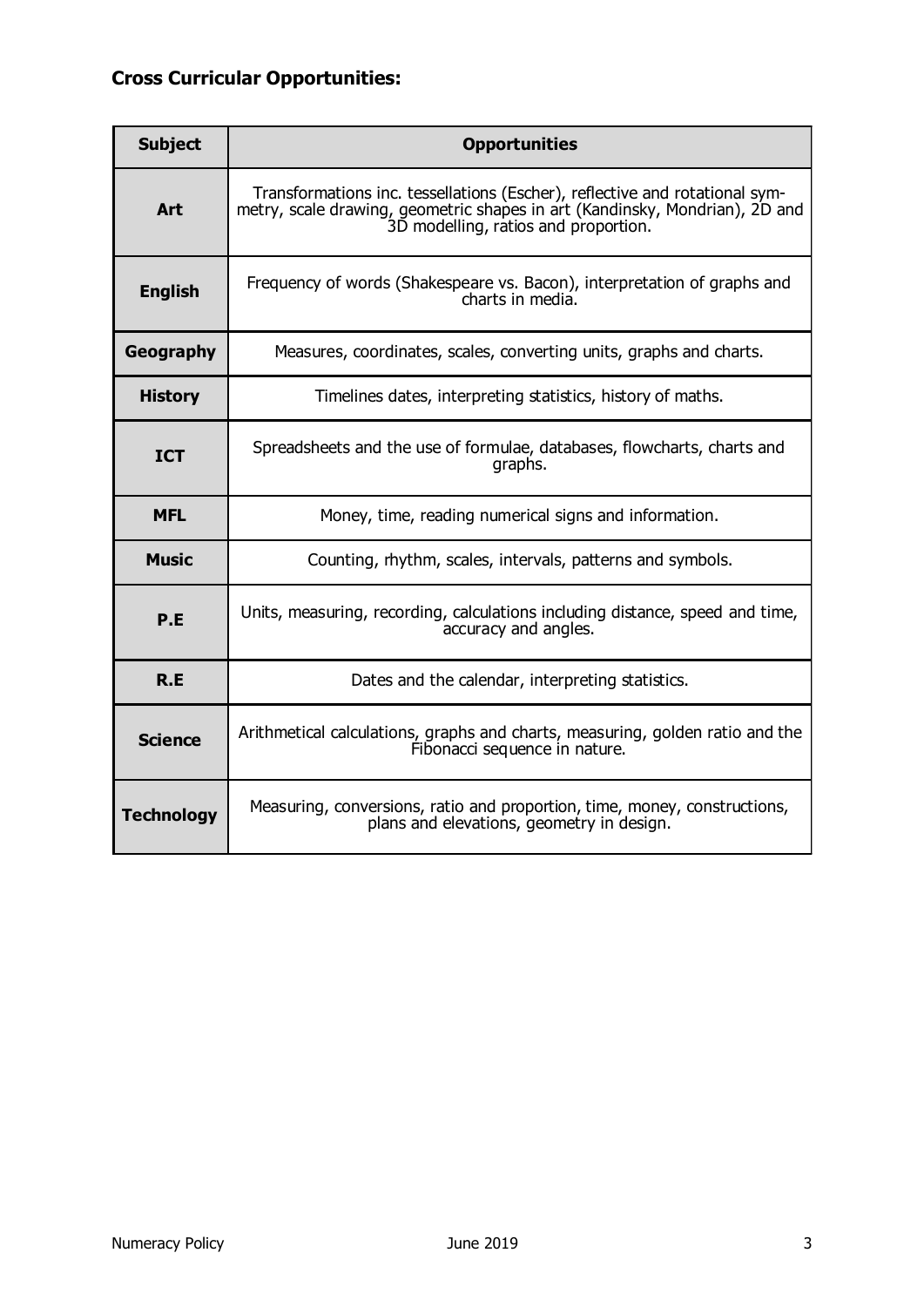# **Calculation Policy**

# **Division**

# **Bus Shelter Method**

|   | 0 | 3  | 2  |
|---|---|----|----|
| 6 |   | 19 | 12 |

### **With remainders**

|   | 0 | 3  | 2r.2 |
|---|---|----|------|
| 6 |   | 19 | 14   |

#### **Misconceptions**

Pupils get confused with the use of the remainder either adding it to the number in the next column or not using it in subsequent calculations.

# **Addition**

### **Partitioning**

**356 + 292**

**300 + 200 = 500 50 + 90 = 140**   $6 + 2 = 8$ 

# **500 + 140 + 8 = 648**

#### **Misconceptions**

Pupils forget the "place value" of the numbers. When adding 50 & 90 they add 5 and 9 instead.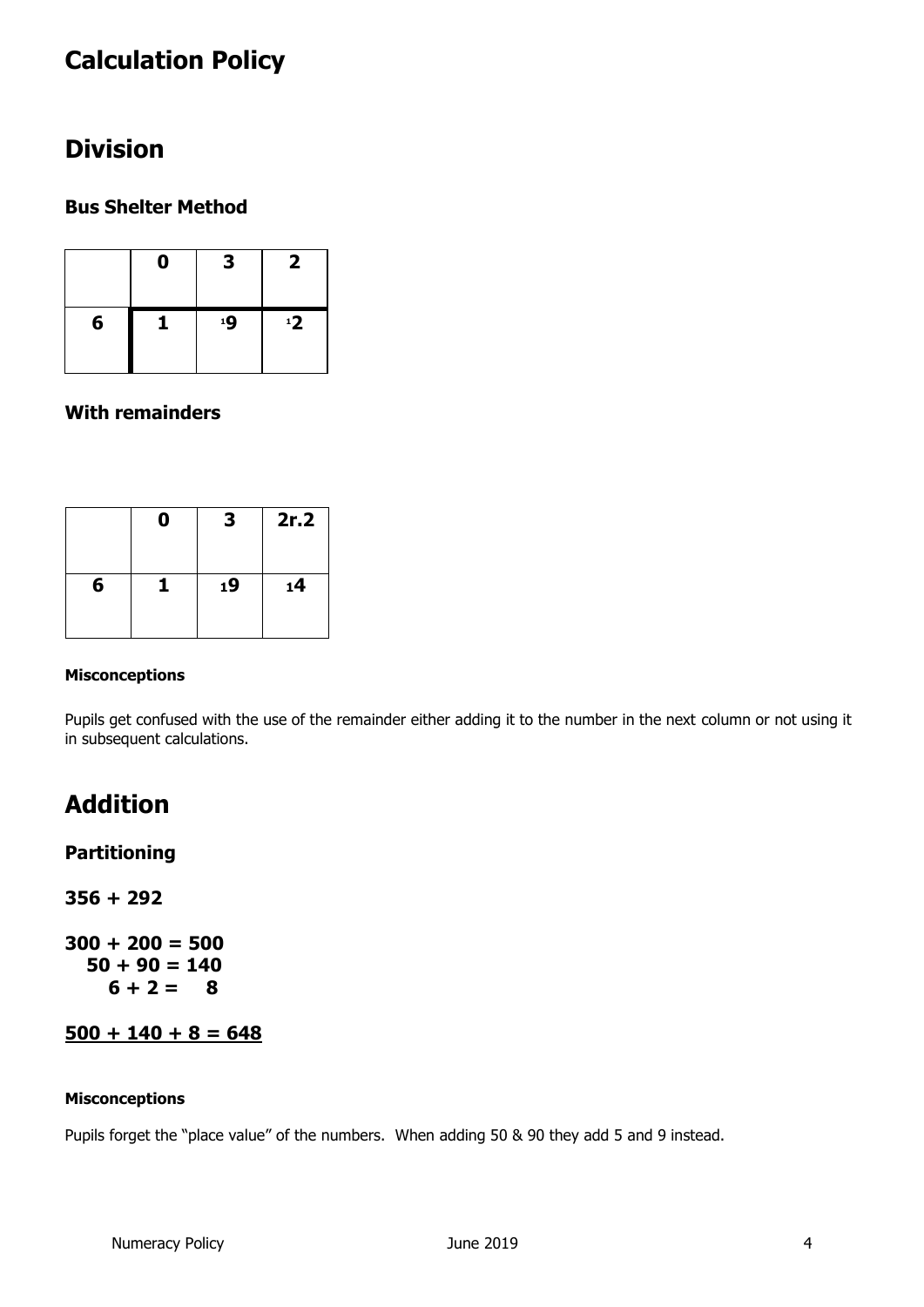# **Multiplication**

# **The Russian Method\***

# **46 x 38**



 **= 1,748**

### **Misconceptions**

Pupils forget to "carry" 10's into the next column or do not add these when they have done so. \*also known as the Chinese or Gelosia method.

# **Division**

"Chunking" on number on a number line

# **Without Remainders**

| $192 \div 6$        |                     |
|---------------------|---------------------|
| $10 \times 6 = 60$  | $30 \times 6 = 180$ |
| $20 \times 6 = 120$ | $2 \times 6 = 12$   |
| $30 \times 6 = 180$ | 192                 |
| $2 \times 6 = 12$   |                     |

 $192 \div 6 = 32$ 



### **Misconceptions**

Pupils put the division around the wrong way or add the incorrect numbers at the end of the calculation.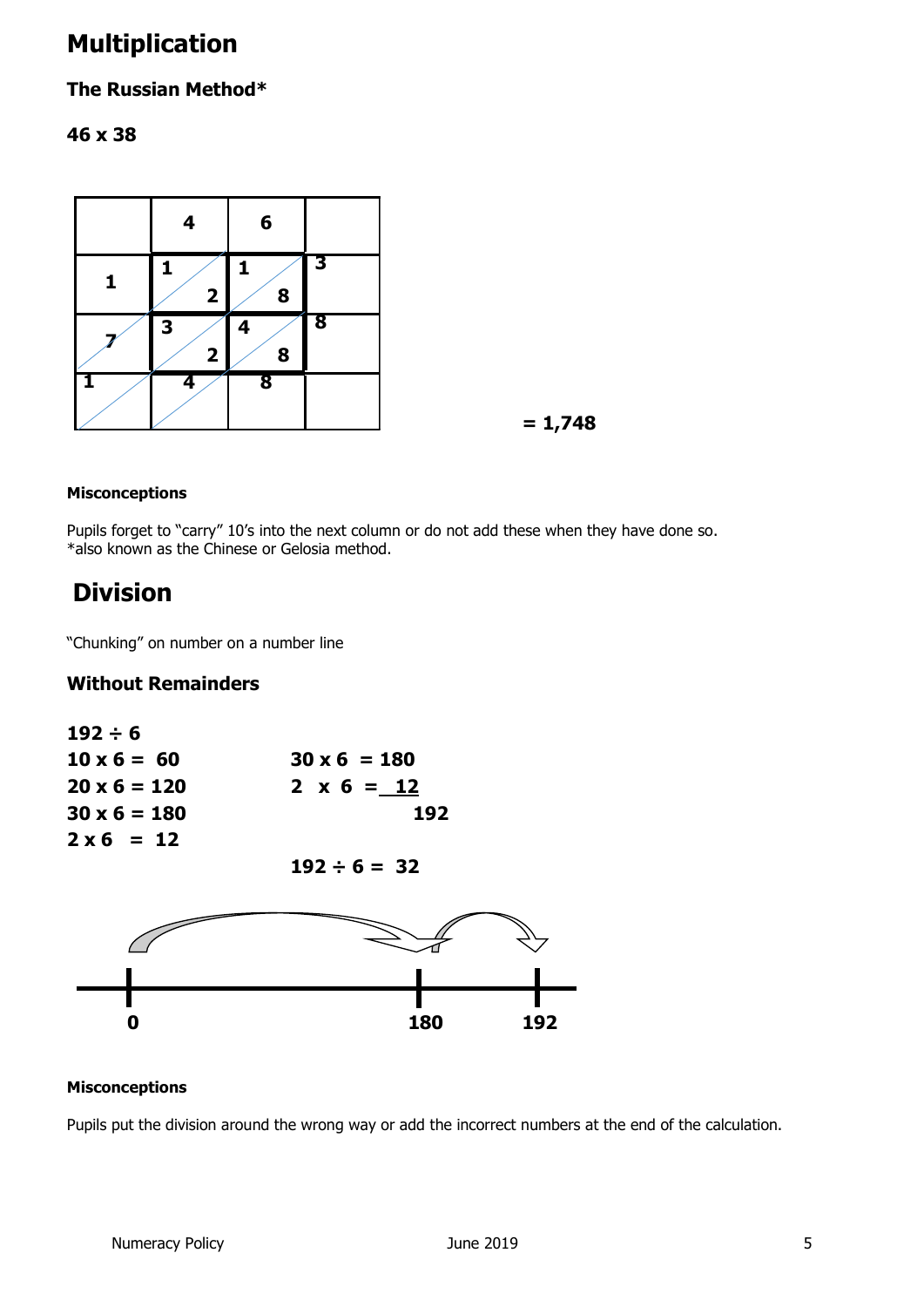#### **Things to Consider**

### **Addition/Subtraction**

Pupils need to be comfortable with place value. The longer version of column addition can be taught as a lead up to the shorter version. Pupils need to be secure in the knowledge that 10 units can be exchanged for 1 ten etc.

### **Multiplication**

The grid method relies on pupils being confident with multiplication of larger numbers that are factors of 10. The Russian method requires pupils to have a secure knowledge of multiplication facts up to 9 x 9.

The Russian method is very useful when multiplying decimals.

### **Division**

Pupils need to have a secure knowledge of their times tables in order to be able to divide. Approaching division using multiplication facts makes the concept

# **MULTIPLICATION**

### **The Grid Method**

|    | 40    | 6     |            |
|----|-------|-------|------------|
| 30 | 1,200 | 1 180 | $= 1,380$  |
| 8  | 320   | 48    | 368<br>$=$ |
|    | 4     | 8     | 1,748      |

#### **Misconceptions**

Incorrect multiplication of larger numbers involving factors of 10. For example 20 x 20 = 4,000 rather than  $20 \times 20 = 400$ 

# **ADDITION**

### **Column Addition**

**356 + 292**

| <b>LONG VERSION</b>                | <b>SHORT VERSION</b> |
|------------------------------------|----------------------|
| $300 + 50 + 6$<br>$+ 200 + 90 + 2$ | 356                  |
| $500 + 140 + 8$                    | - 292                |
| $= 648$                            | 648                  |
|                                    | -                    |

#### **Misconceptions**

Pupils forget to carry numbers over or do not do this correctly. Pupils forget to add "carried" numbers or write 2 digits in one column.